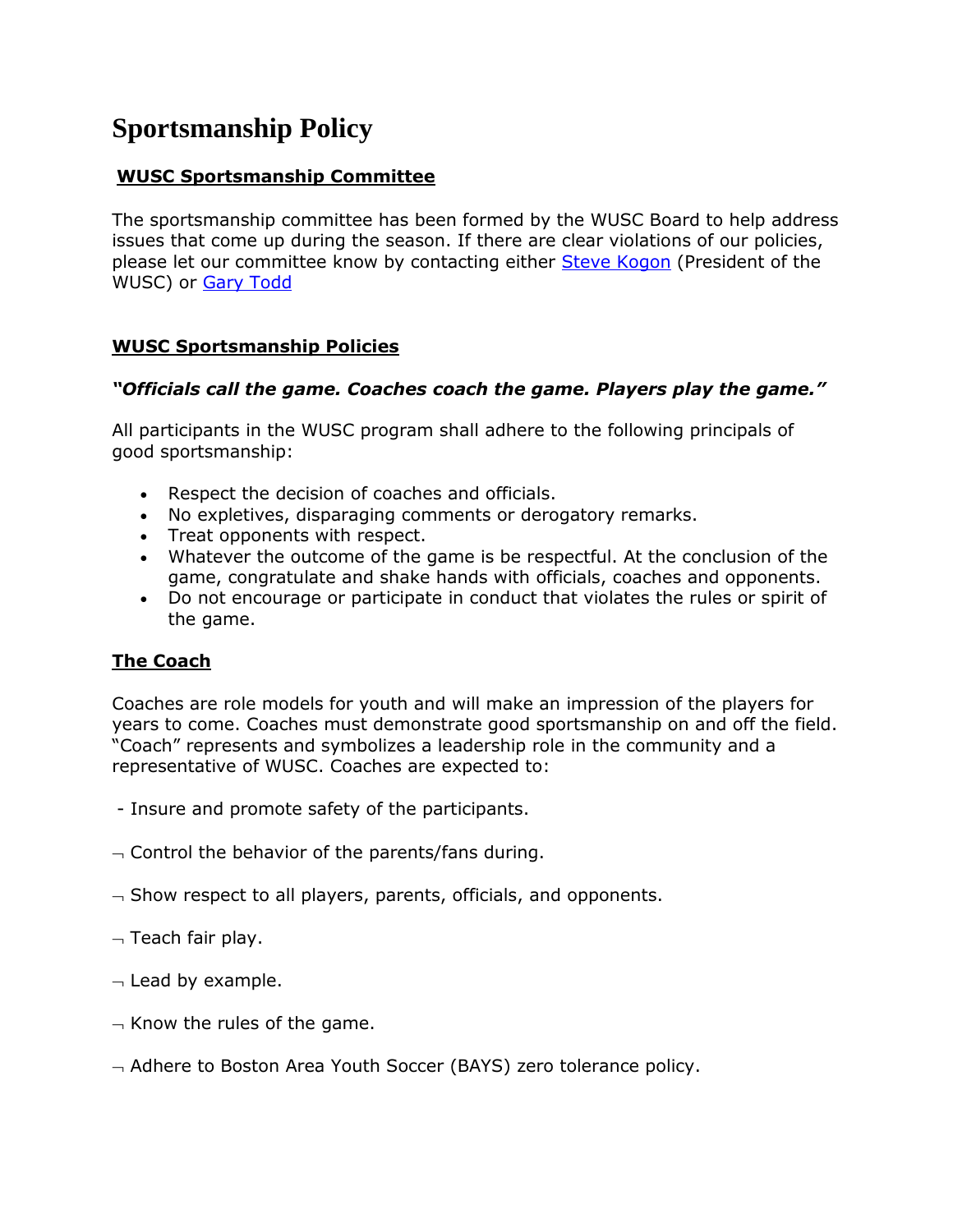### **The Player**

It is a privilege to play on a team and to be a part of WUSC. Therefore, players must follow the WUSC rules during all WUSC activities including practices, games, tournaments and other organized WUSC activities. In order to remain a player in good standing the player will follow the following rules and guidelines:

- $\lnot$  Treat opponents, officials and spectators with respect.
- $\overline{\phantom{a}}$  Adhere to the WUSC/BAYS rules and policies.
- $\sim$  Show good sportsmanship before, during and after training and games.
- $\overline{\phantom{a}}$  Respect officials and accept their decisions.
- $\overline{\phantom{a}}$  Win without boasting, lose without excuses.
- $\overline{\phantom{a}}$  Encourage parents and spectators to show respect and good sportsmanship.

### **The Spectators**

WUSC is honored to have incredible and supportive parents and spectators. It is important to remember that the players respond to the actions and behaviors of the spectators. Spectators are expected to demonstrate good sportsmanship and show respect to all of the players and officials by adhering to the following:

- $\overline{\phantom{a}}$  Do not coach players from the sidelines during the game.
- $\overline{\phantom{a}}$  Do not criticize the officials or coaches.
- $\overline{\phantom{a}}$  Cheer and support all players regardless of the outcome.
- $\sim$  Communicate with the coach and create a supportive relationship.
- $\sim$  Understand and respect the different roles of parents and coaches.
- $\overline{\phantom{a}}$  Understand that improper behavior at an event may result in a parent being

asked to leave field or event by a referee or other official and respect that

action.

- $\overline{\phantom{a}}$  At all times show empathy for the young developing soccer player.
- $\sim$  Adhere to Boston Area Youth Soccer (BAYS) zero tolerance policy.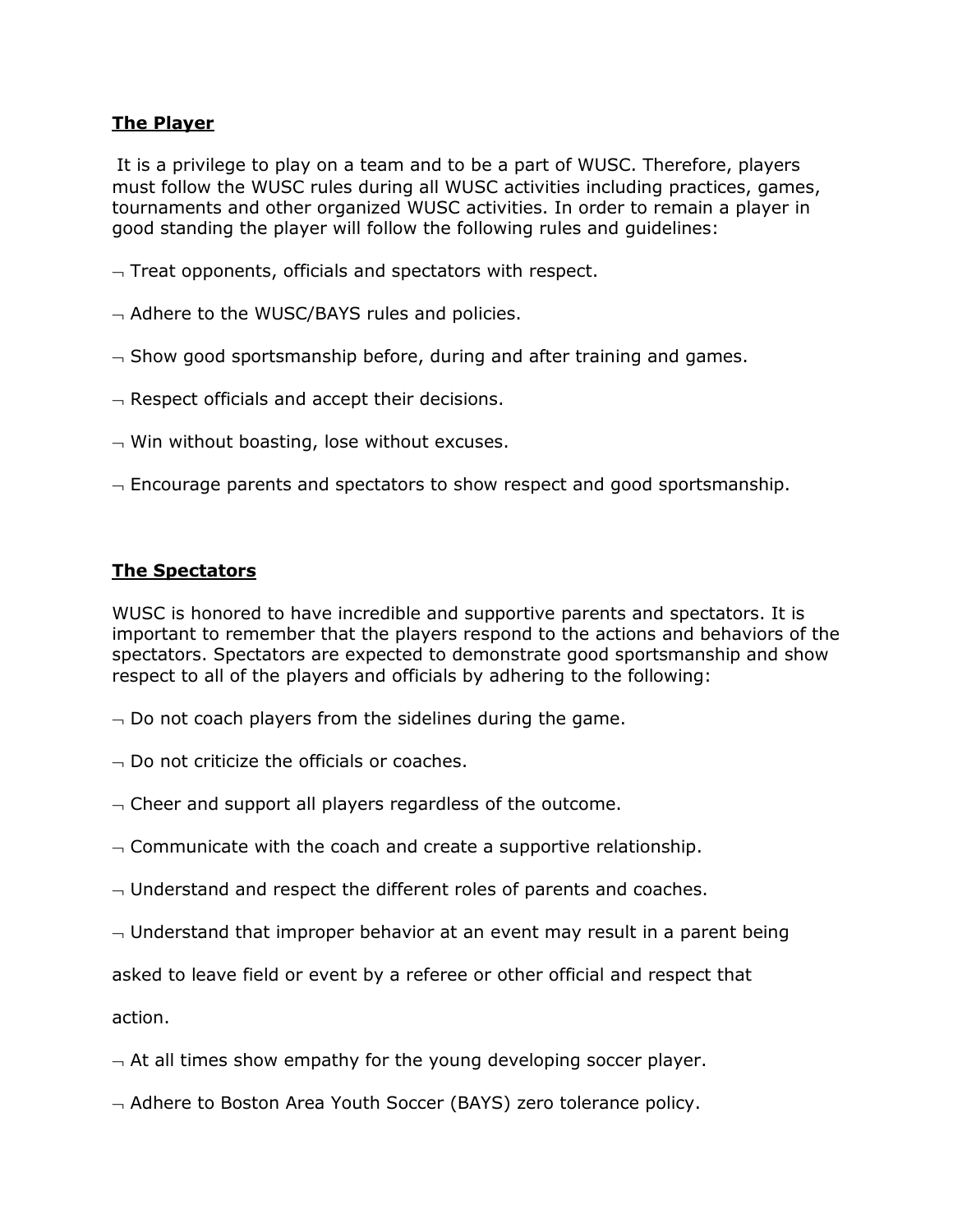## **The Official**

Officials are responsible for conducting the game through enforcement of the rules of the game. As such, they need to insure that they consistently interpret actions on the field and fairly apply the enforcement of the laws. Officials are expected to:

- $\overline{\phantom{a}}$  Know the rules and understand the game.
- $\overline{\phantom{a}}$  Place safety of the players above all other considerations.
- $\overline{\phantom{a}}$  Treat players and coaches courteously and demand the same from them.
- $\overline{\phantom{a}}$  Work cooperatively with fellow referees and linesmen.
- $\overline{\phantom{a}}$  Be fair, firm and consistent in all decisions on the field.

 $-$  Maintain confidence, poise and self-control from start to finish of the game.

#### **Everyone**

WUSC provides an enjoyable learning environment for the physical,

social and personal development of youngsters. The values of youth sports programs include:

- Promoting fitness
- Developing new skills
- Instilling a desire to succeed
- Teaching responsibility and commitment
- Teaching cooperation
- Preparing one to deal with success and failure
- Providing an outlet for the release of energy
- Building character through discipline
- Teaching how to cope with the realities of life
- Instilling positive attitudes toward authority
- Providing a fun and enriching experience